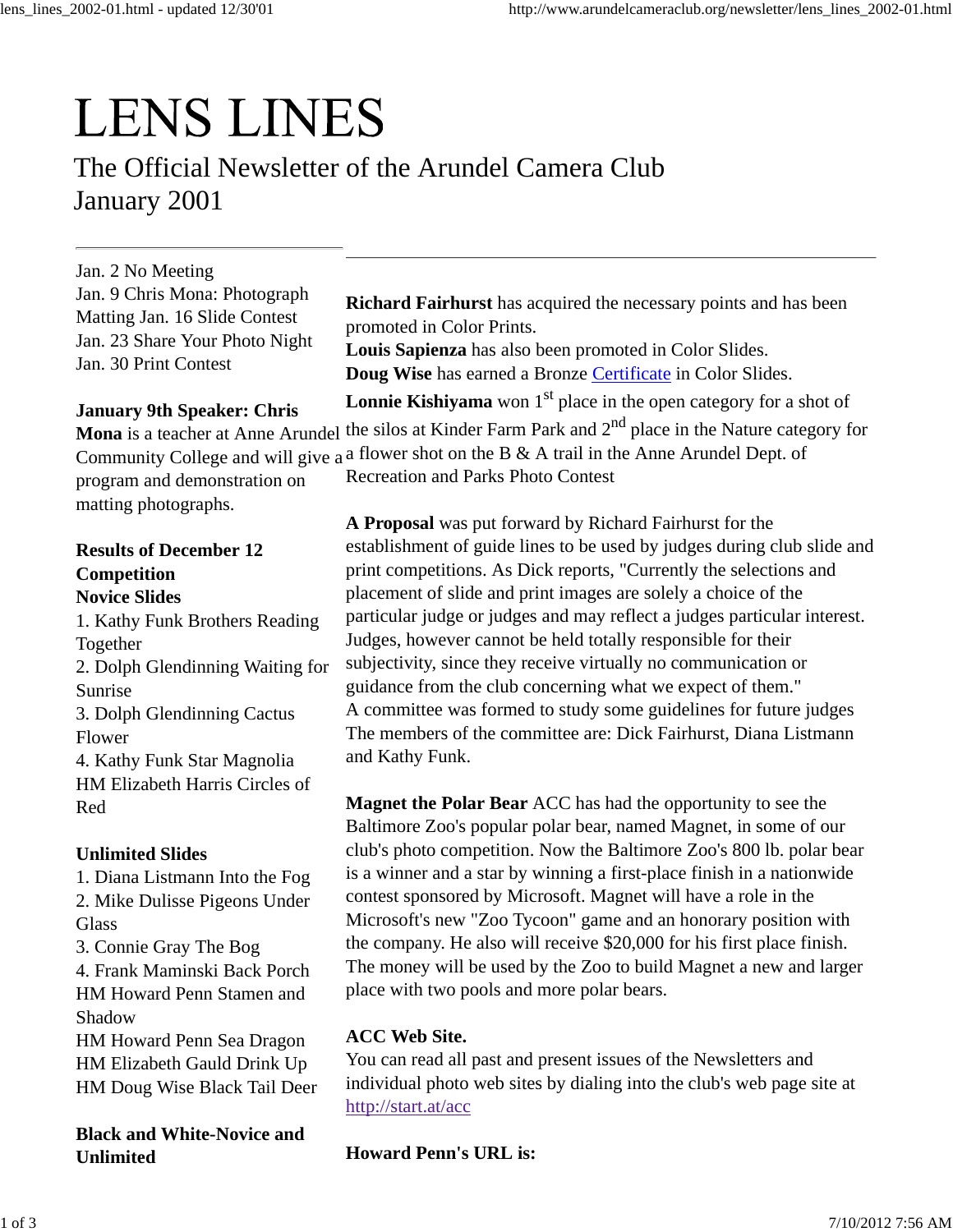1. Bob Anderson Three Bottles 2. Ted Golczewski Feather

Abstract

3. Godfrey Gauld Wood Grains 4. Bei Ma (novice) Waiting HM Ted Golczewski Rainy Day HM Elizabeth Gauld Escaping **Seeds** 

#### **Novice Color Prints**

1. Robert Folger Tundra Swan 2. Dolph Glendinning Peaceful Place

3. Dave Long Potted Flowers

4. Dolph Glendinning Tides Out HM Dolph Glendinning Busy Bee HM Dave Long Arches Of Capri

## **Unlimited Color**

- 1. Ted Golczewski Storm Jumper
- 2. Howard Penn Zig Zag
- 3. Elizabeth Gauld Purple Flag

4. Ted Golczewski Inflation HM Bob Anderson Fern HM Howard Penn Toucan Sam HM Elizabeth Gauld Dusty Block

# **Competition Judge: Warren Kahle**

Warren is a member of the Professional Photographers of America (PPA) and serves on the Board of Directors of the Md. Assoc. of the PPA. Following his retirement from a 33-year career in urban planning. Mr. Kahle owned a photography studio and custom the studio in Oct. 2000 and moved his business into his home-office from which he continues to do commercial and portrait work. Mr. Kahle holds a Masters Degree in Urban Planning from Michigan State University, and a B.S. Degree in Earth Science from Northern Illinois University. In the US Navy

## **www.angelfire.com/md3/pennpoto/home.htm**

You can also reach it by using the shortcut: go.to/howard\_penn

## **March 2002 Themes:**

Slides: Center of interest the color "red" Color Prints Night Photos B/W: Scenes from historic Annapolis

## **Board Member**

Richard Young

*An amateur photographer went to a dinner party. He took some prints to show the hostess who exclaimed how beautiful they were saying, "These are great! You must have a very good camera." The photographer said nothing.*

*When the party ended, the photographer told the hostess, "That was a wonderful meal. You must have some great pots!"*

# **ACC Christmas Party**

Close to 30 members attended the Christmas Party at Joyce and Jim Ritter's home. Joyce's home was very cheerfully decorated for the holidays with many lights and a large Christmas tree awaiting the gifts to be placed underneath. The guests arrived with the holiday spirit and ready for a joyful evening of food, drinks and good cheer. All faces had smiles while greeting or socializing with each other.

framing business in Bowie. He sold smiled and wished all the members of the ACC a Happy Holiday After eating too much good food and much more socializing, the time arrived for the big game. Tenseness filled the air. Who would be the lucky (?) recipient of the infamous phantom ACC Holiday gift? After much selecting of gifts from under the Christmas tree only about 5 gifts remained—all large and suspicious looking. The room became quiet. A member approached the tree with the confidence that only comes from knowing just 5 possibilities remain, and chose one of the large packages. There was a gasp in the group. After the first wrapping was removed...no solution yet! A few more wrappings were removed and....the prize!! The tenseness of the crowd suddenly evaporated. I'm sure there was a certain individual who observed all that happened, Season.

> **The Arundel Camera Club** meets every Wednesday evening when school is in session We meet at 7:30 and usually end around 9:00 p.m. at Severna High School, 60 Robinson Road, Severna Park in room G144. Meetings are open to the public, but only dues paying members may enter competitions. Annual dues are \$15.00 per adult. \$7.50 per full-time student. If a second family member joins the club, the second member's dues are discounted 50% - \$7.50.